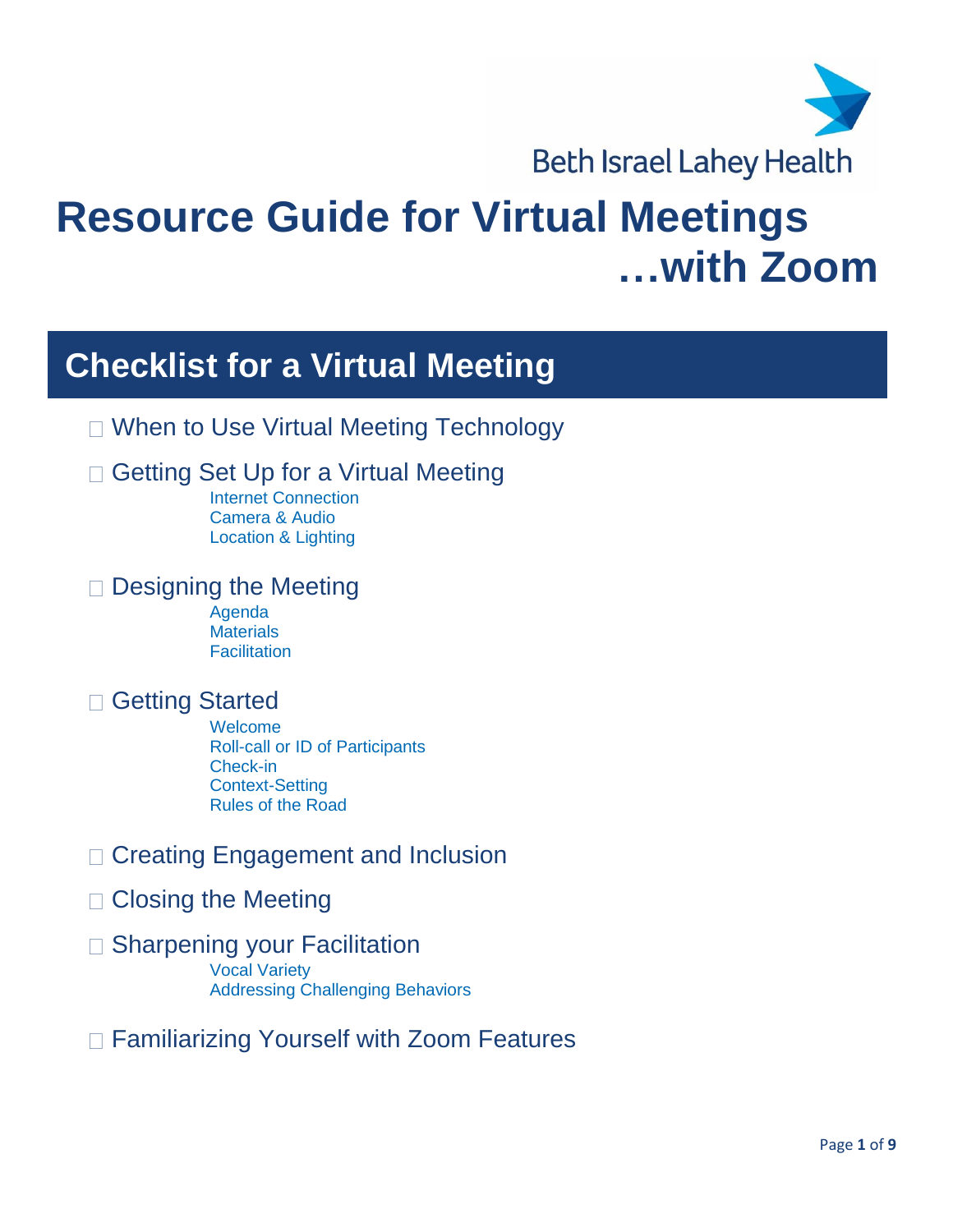## **When to Use Virtual Meeting Technology**

#### Use virtual meeting technology as an alternative to in-person meetings.

Video calls help personalize the conversation and engage participants. When possible, opt for using the technology over phone calls or written communication for anything emotional or confusing. It's easier to read body language, pick up context cues, and respond appropriately.

#### Always provide an audio dial-in option.

As technical constraints may limit someone's ability to join using a video, offer joining by audio-only, as an option. You can strongly encourage participants to join using video if they have the tools to support that.

#### **Remember:**

*Technical constraints include not having a webcam and having a limited-bandwidth internet connection, among others.*

## **Getting Set Up for a Virtual Meeting**

**Note**: This section contains helpful tips for both hosts and participants.

#### Practice using the video meeting technology before running the meeting.

Familiarize yourself with Zoom features (see last section of this document).

#### Ensure you have a strong-enough internet connection.

Video conferencing can work very well, but it relies on a strong internet connection that may not always be available. People need the ability to participate via audio, but make it clear that participating with video is preferred where possible.

#### Test the Audio.

Before your webinar begins, check that your speakers and microphone are working properly.

#### Consider your optics when using a camera.

It is helpful to raise the camera to eye level and have it parallel to where you are seated.

Avoid the 'nostril-cam"!

It is best to arrange lighting so that it is in front and aiming toward you, or to sit facing a natural light source.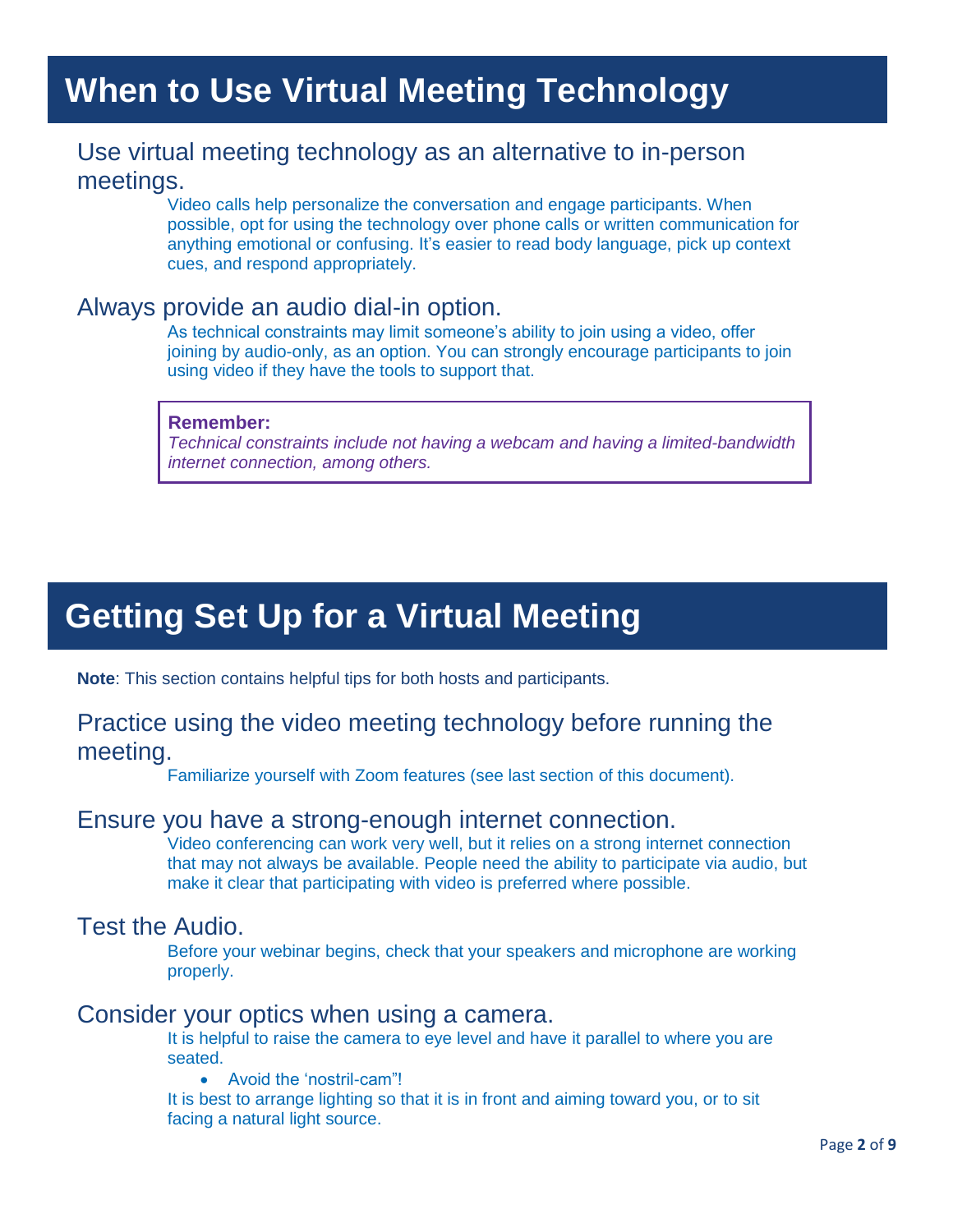Lighting behind you hides your face, creating the "witness protection" look. You may also want to create some depth by having something besides a blank wall behind you.

#### **Helpful Tip:**

*When scheduling a meeting, hosts may set participants' video initially to "Off" when participants join the meeting. This allows participants to test their video when first joining the meeting, and then turn their video cameras on in the meeting only when they are ready.*

### Minimize background noise.

Try to aim for a quiet place. If in a louder environment, use a headset with a microphone to reduce background noise. Turn off the ringers/alerts on your phones and other devices, along with e-mail and instant message alerts. Hosts can opt to "Mute all Attendees" and only take questions via the Chat box.

#### Be mindful of your attire.

Consider your meeting's purpose and audience.

#### Identify partners who can help fill meeting roles.

This applies to Zoom hosts and is especially relevant for large and/or important meetings. You can also combine roles below.

- **Co-host:** A meeting host may assign the role of co-host to another meeting participant. The co-host is then able to share in many of the hosting privileges for that meeting, such as managing participants. A co-host can also help address technical problems and take on other Zoom-related tasks so your meetings run more smoothly.
- **Alternative host:** If you would like your meeting helper to be able to start a meeting for you, consider using a similar role called alternative host. This role not only has all the same powers as a co-host, but also can start a meeting. For more information about Zoom roles, see the "How-to-Zoom" article web-links [Host and co-host controls in a meeting](https://support.zoom.us/hc/en-us/articles/201362603-Host-and-co-host-controls-in-a-meeting) and [Roles in a](https://support.zoom.us/hc/en-us/articles/360040324512)  [meeting.](https://support.zoom.us/hc/en-us/articles/360040324512)

#### **Important:**

The host and co-host/alternative host must be on the same Zoom account in order for the co-host/alternative host roles to function.

- **Moderator:** Consider assigning a meeting moderator to monitor and respond to group Chat.
- **Coordinator:** A meeting coordinator can help you keep track of time and take notes.

#### **Keep in Mind…**

*As a host, it is best to alert participants in advance of your meeting to set aside time to complete many of these 'Getting Set Up' steps before they join your meeting. This will help them be prepared to participate on time.*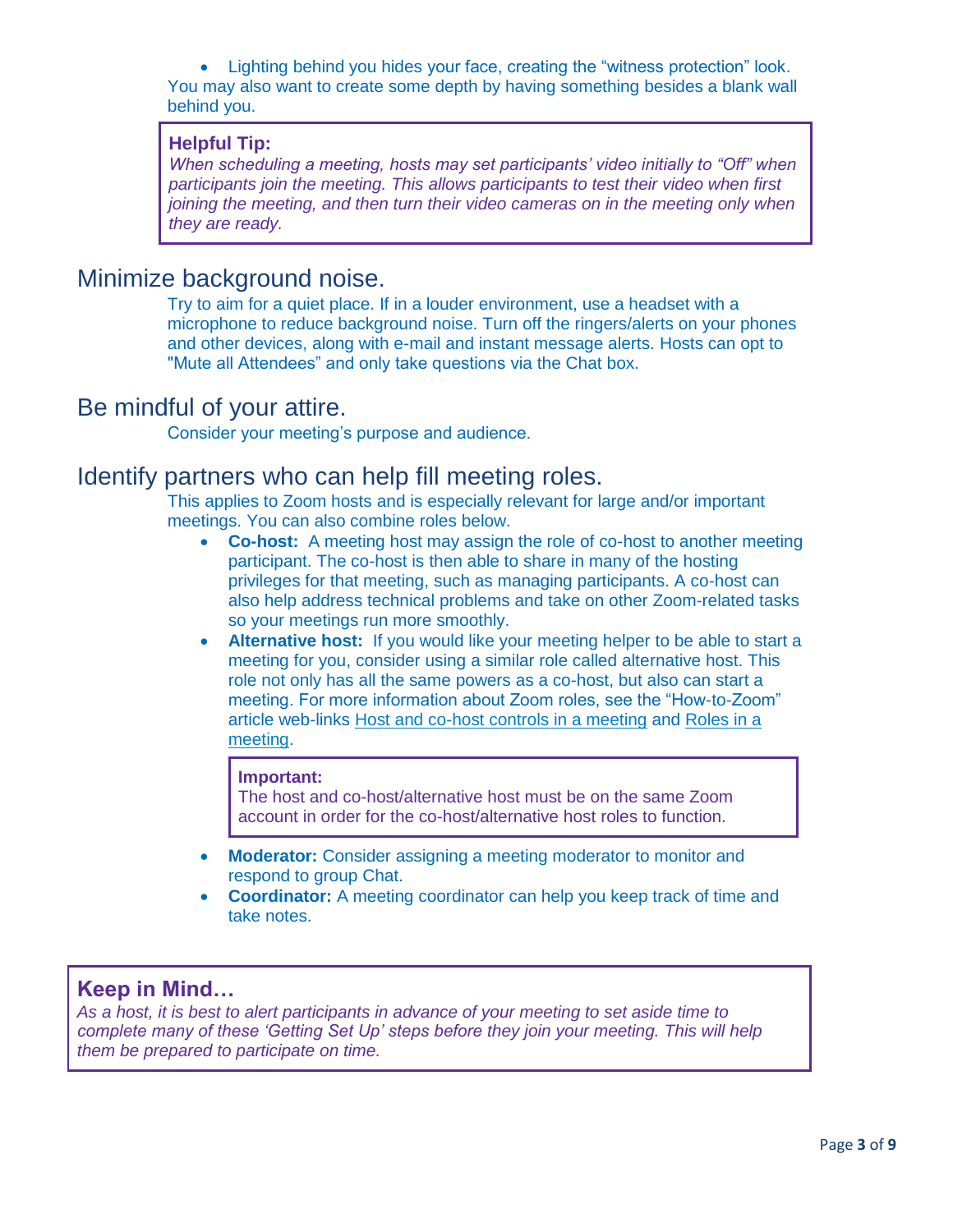## **Designing the Meeting**

You can tailor the design of your meeting to ensure they are as effective and engaging as possible. While the below design suggestions are applicable to both virtual and in-person meetings, some are especially important to virtual meetings, as highlighted below.

#### Build in more planning time.

Successful virtual meetings typically take longer to plan and may require more support.

#### Establish meeting length.

Consider scheduling meeting for 45 minutes or less, if possible. Recognize that you may not be able to address as much in a virtual meeting as in an in-person meeting of the same length.

#### Create an engaging agenda.

Include topics, timeframes, and facilitators to help foster engagement and to stay on track. Plan for a participant check-in and for discussions. Minimizing the length of presentations also helps maintain engagement.

#### Be intentional about meeting activities.

Plan to conduct activities such as ice-breakers and brainstorming that work for all, regardless of location or method used to join. Being inclusive is just as important in virtual meetings, as it is in in-person meetings.

#### Select materials (including agenda) to send ahead and/or to show on the screen.

Display visuals to help explain a key concept, show detailed data, or a share a model. In general, visuals should be used sparingly to maintain engagement.

### Identify and coordinate with facilitators and any support partners.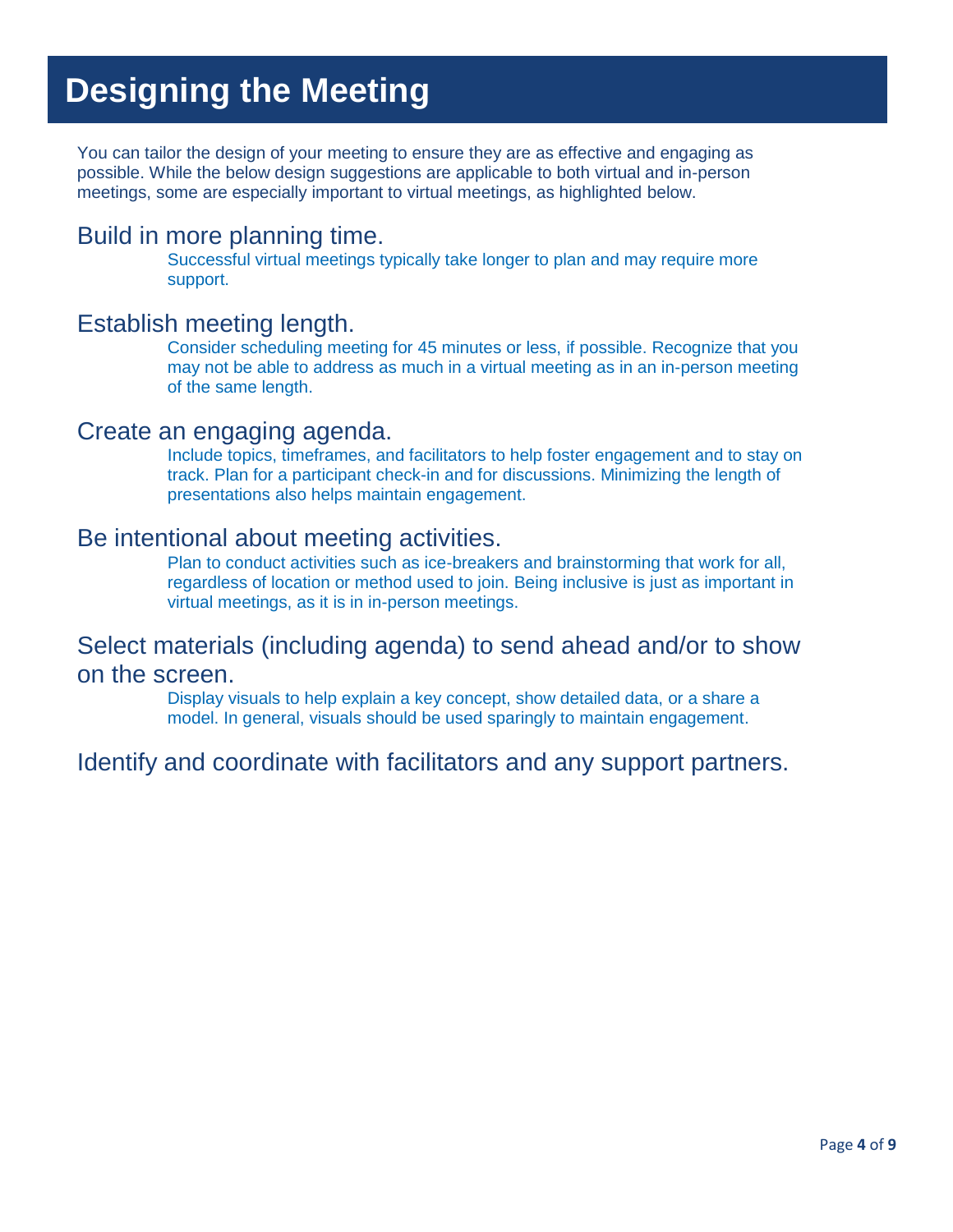## **Getting Started**

#### Give yourself some breathing room.

It is best to establish your connection at least 5-10 minutes before the start time. This will also allow others to join early and be prepared for the meeting to start on time.

### Welcome and identify participants at the meeting.

You should be able to see who is present; however, if only phone numbers appear on the screen, invite those participants to identify themselves.

#### Ask participants to share a brief check-in.

If applicable and time allows, ask participants to share a brief check-in. This helps people feel connected and can uncover emotions that can affect how people show up.

#### Provide context and specifics of the meeting.

Share purpose/goals of the meeting, along with brief background to support participation.

#### Establish or review 'Rules of the Road'

Doing so helps to minimize distractions and allows for a more respectful and productive meeting.

As a host, consider providing the following "Rules of the Road" to your participants, either in advance of, or at the very beginning of the meeting:

- Join by video, if possible, to enhance engagement
- Mute yourself, unless speaking, to reduce noise and feedback/audio interference
- Engage in the conversation; offer input and ideas
- Try to be present and avoid multitasking
- Identify yourself before you speak
- Raise your hand, or use Zoom features to participate, such as the Chat and the Hand icon. The Zoom features are especially important for larger meetings.

#### **Important:**

*For larger meetings (greater than 10 participants), it is recommended that hosts enable the "mute participants on entry" meeting setting. This can help reduce audio interference due to excessive background noise generated from multiple participants' audio at once. For very large meetings, hosts can also restrict participants from unmuting themselves.*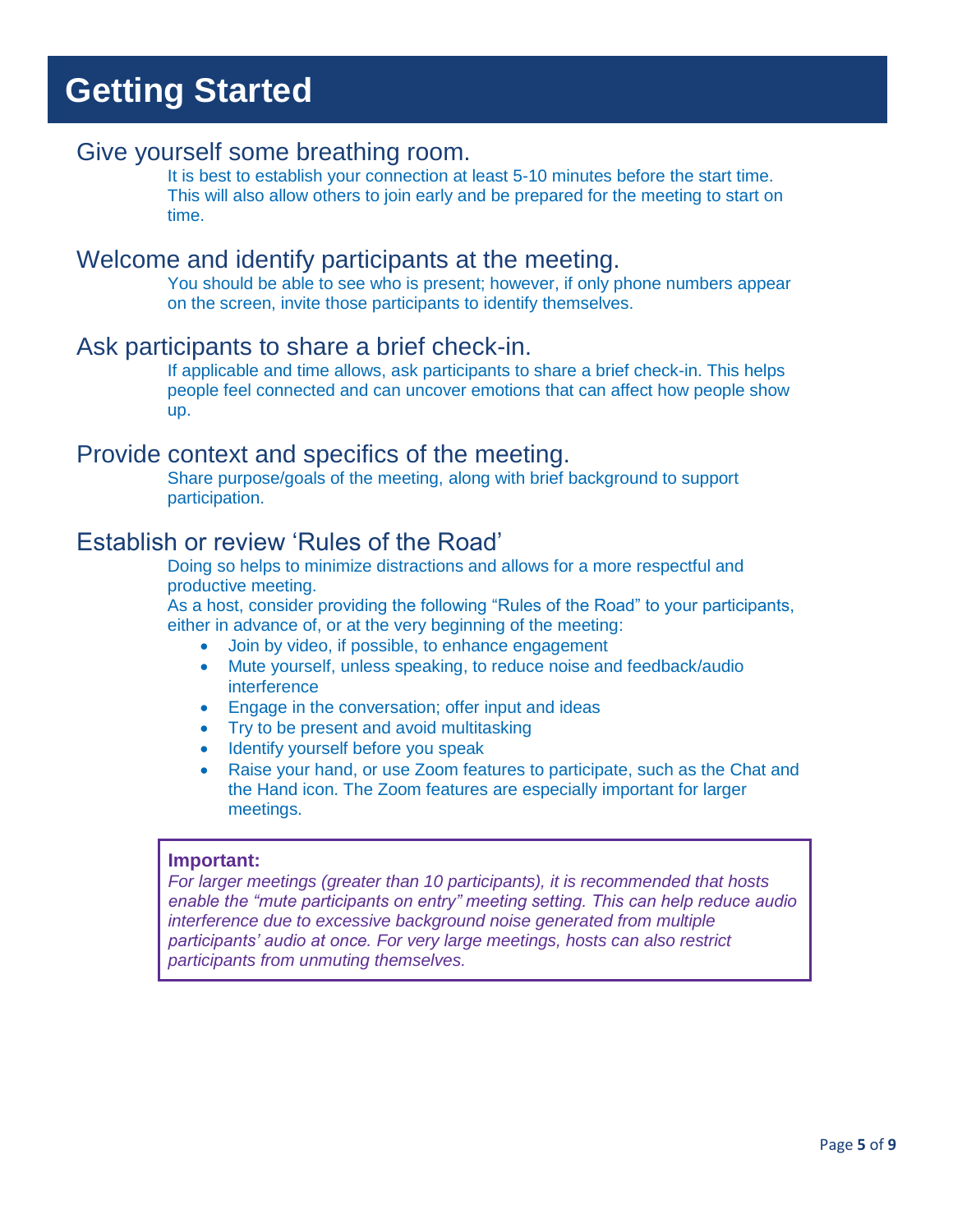## **Creating Engagement and Inclusion**

#### Ensure everyone has access to materials needed for the meeting. Sharing meeting materials with participants in advance of your meeting will allow

those using audio and those running into tech issues to participate effectively.

Consider disabilities of participants (including situational ones, such as using a mobile device) and adapt practices to be inclusive of all.

> Provide verbal descriptions of any visual tools you are using; avoid complex Zoom features that may be tricky for those using mobile devices or screen readers; announce what you are seeing in Chat for all to follow along. Offer alternative ways to respond or participate.

#### Be sure participants have an equal opportunity to engage.

Invite participants to speak up and do this more than once during the meeting. The moderator can also encourage specific people through sending personal Chat messages. In addition, consider encouraging all to offer input or feedback after the meeting.

### Engage through using questions and Zoom features (See final section for more ideas).

Take a Poll or ask a question frequently to keep personal connection going. For large groups especially, invite participants to respond by using the Hand or Chat feature. Be explicit and invite a specific person to respond, or if multiple hands are raised, tee-up responses by saying, "Let's start with Maria, and then we'll hear from Will and Joe." Asking open-ended questions to a large remote audience will often result in "dead air" and/or multiple people talking at once.

#### Invite questions.

Ask participants to use the Hand or Chat features at any time. This allows you to determine when it is best to respond, whether in-the-moment or later in the meeting.

#### Gauge interest or enthusiasm for something.

Encourage participants to send a Thumbs Up or Clapping Hands (Reactions "tab") to communicate their perspective. Alternatively, participants can use Yes or No buttons (Participants "tab").

#### **Keep in Mind…**

*This type of meeting is most successful when it moves at a slightly slower pace than a typical meeting due to the possibility that there may be a two-to-three-second delay for most systems to communicate. If you're leading the meeting, make sure there are sufficient pauses after asking a question.*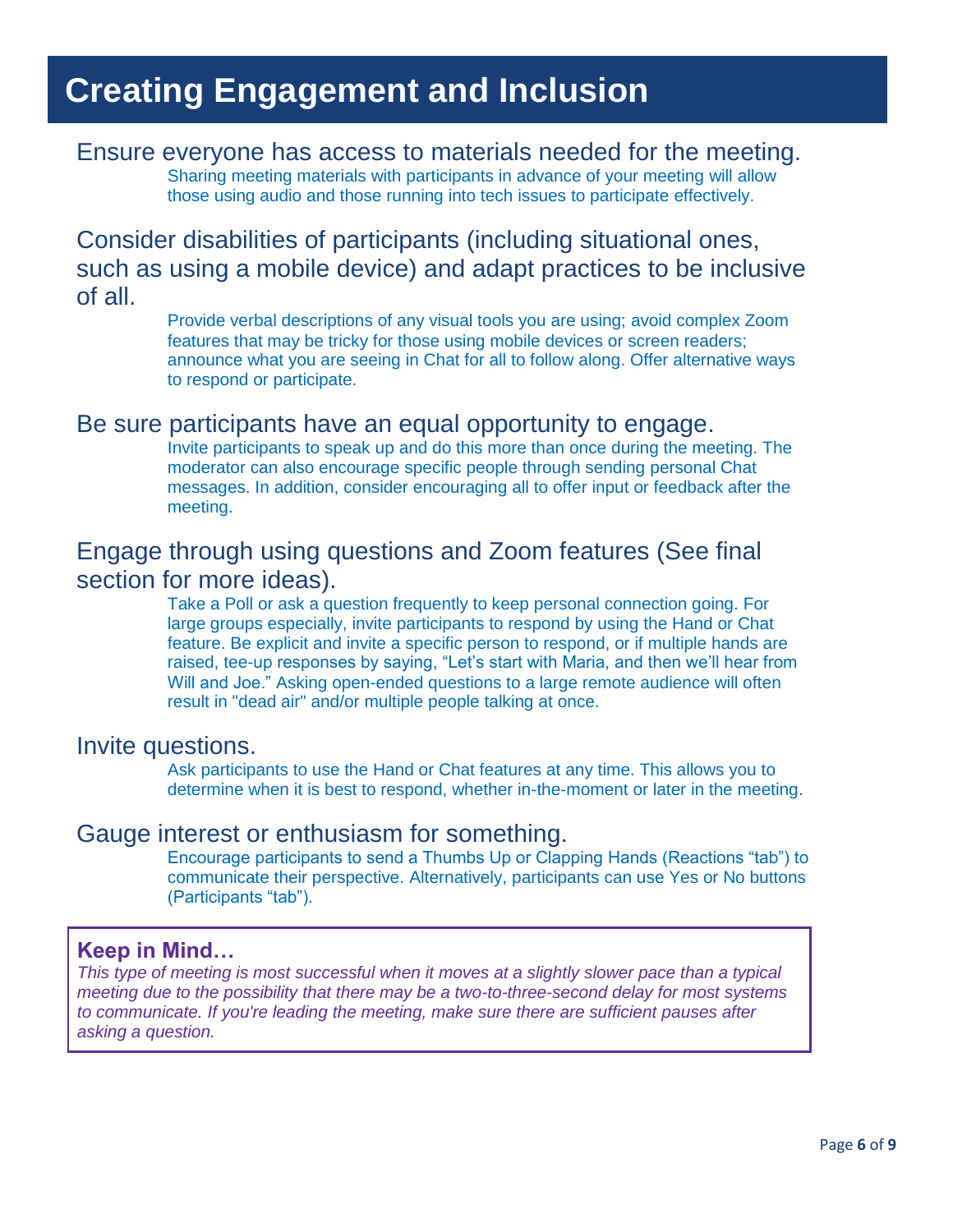## **Closing the Meeting**

Communicate key decisions.

Identify next steps, and responsibilities or assignments.

#### Do an assessment of the meeting.

Ask "what went well?", "what could we have done differently?" or, "what could we do differently next time?".

## **Sharpening your Facilitation**

#### Add vocal variety to create more engagement and impact how you are received.

Keep in mind that attention spans may be shorter in this type of meeting.

#### Vary your rate of speech.

Slow down when you are sharing something very important.

#### Consider volume and what it conveys.

Speak at a 5-6 volume out of 10. Dropping your volume takes authority away from your voice. Also, too low volume can send a message that you don't believe what you are saying.

#### Add pitch or melody.

When you add more melody to your speech, what you say becomes more memorable, which can result in greater influence.

#### Pause.

Pausing gives people an opportunity to think about what you've just said, and for the message to be received given technology delays. Injecting pauses also helps you get rid of fillers and non-words (e.g., ums, ahs, etc.).

### Address challenging meeting behaviors by using preventions and interventions.

Use the strategies presented in the **"Addressing Challenging Behaviors in Virtual Meetings"** document, to address behaviors.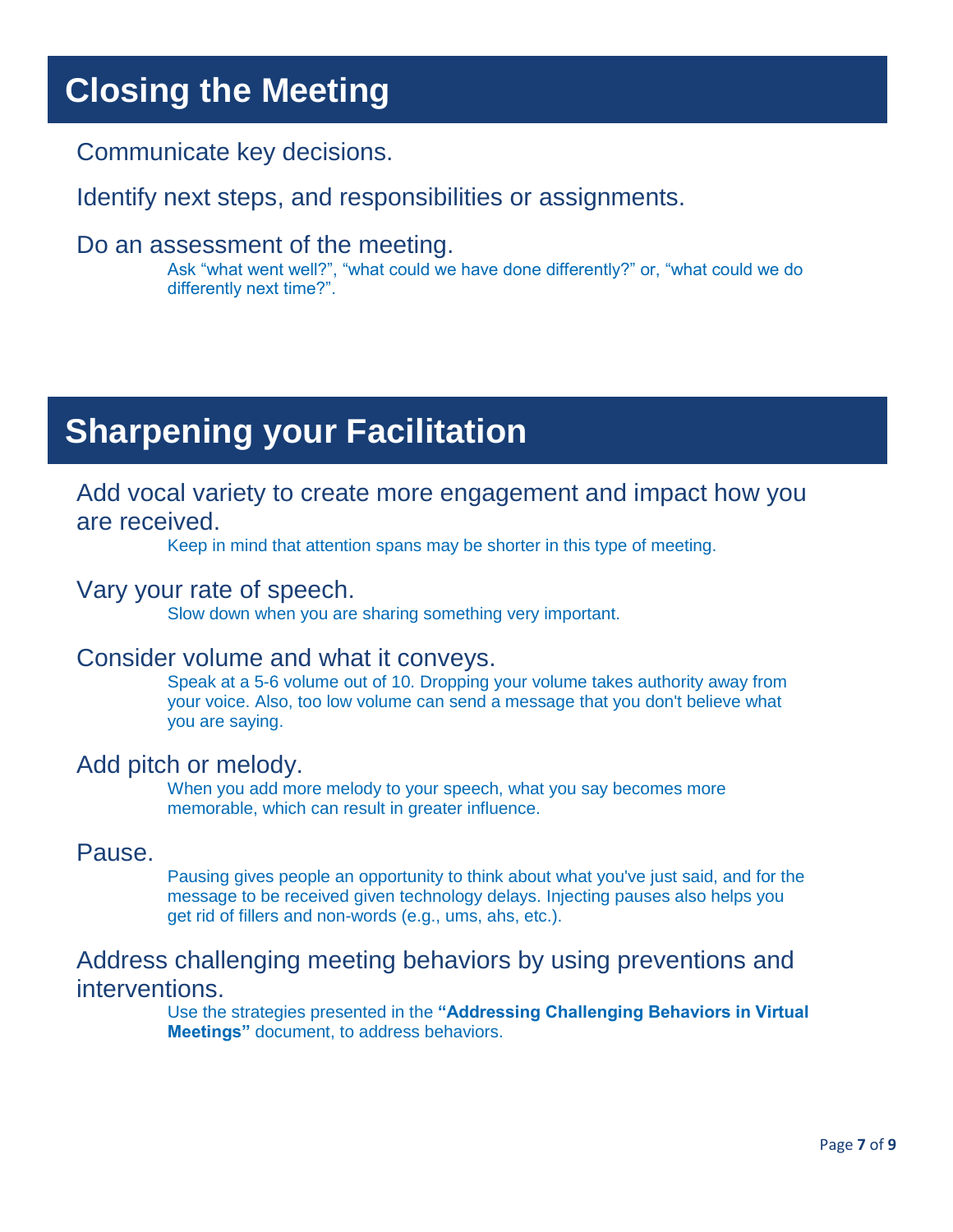## **Familiarize Yourself with Zoom Features – How can these Zoom Features be Useful?**

### Meeting Security Best Practices

To enhance meeting security and help avoid Zoombombing, it is recommended that the host follow these Meeting Security Best Practices:

- Use an auto-generated Meeting ID, rather than your Personal Meeting Room ID, when scheduling a Zoom meeting
- Always use a Meeting Password when setting up your Zoom meeting
- Enable the [Waiting Room](https://support.zoom.us/hc/en-us/articles/115000332726-Waiting-Room) feature

For additional security tips, see Zoom's [In-meeting security options](https://support.zoom.us/hc/en-us/articles/360041848151-In-meeting-security-options) web article.

#### Waiting Room

Use when you want control over when participants are allowed into the meeting. In addition to the waiting room being a security feature listed above, using it adds formality and a bit of time.

#### Virtual Background

Use to replace what's behind you with an image. The host or participants may want to avoid showing their surroundings (e.g., a messy kitchen).

#### **Remember:**

Not all meeting participants may be able to use virtual backgrounds. Virtual backgrounds are not necessarily available on all computers or mobile devices.

### Mute Participants Upon Entry

Use when you want a more formal start to the meeting. This allows the host to control conversation from the start and minimize audio interference. As previously indicated, consider using this meeting setting feature for larger meetings, usually greater than 10 participants.

#### Record Meeting (Should you use this?)

Please follow the guidance from Compliance, as described below:

#### **Important:**

The recording feature of Zoom should NOT be used, especially in situations where Protected Health Information (PHI) or other confidential information could potentially be discussed. If you have a specific situation where you believe recording may be necessary, please reach out to Compliance or Legal.

#### Host Video

For specific situations where you have cleared with Compliance or Legal the option to record during your meeting, you may consider using host video if you want to record only the host and not the participants. You may want to share this version with participants or with those unable to attend.